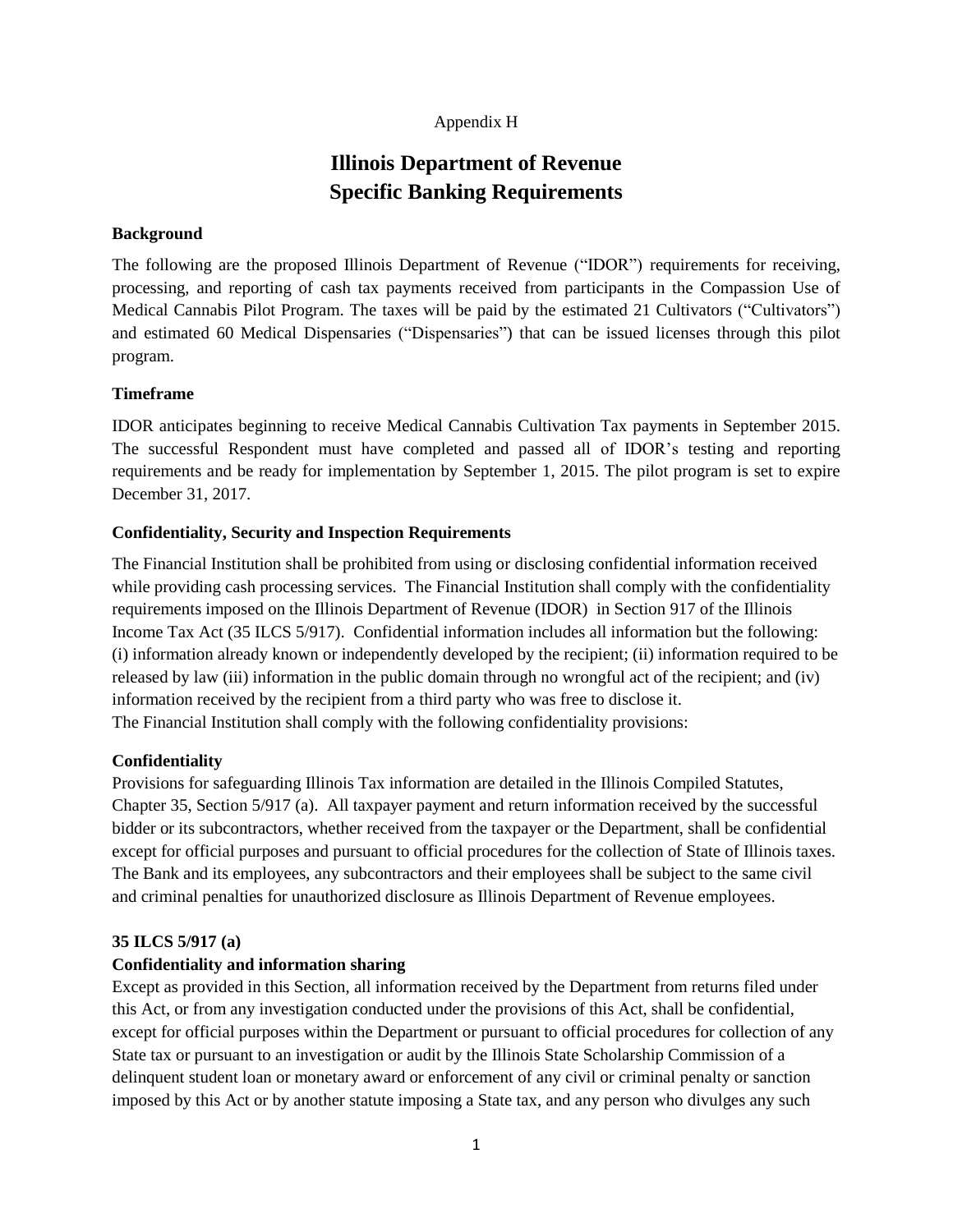information in any manner, except for such purposes and pursuant to order of the Director or in accordance with a proper judicial order, shall be guilty of a Class A misdemeanor. However, the provisions of this paragraph are not applicable to information furnished to a licensed attorney representing the taxpayer where an appeal or a protest has been filed on behalf of the taxpayer.

# **IDOR Employee Handbook: Chapter 4, Page 60 & 61**

All information on any tax return, tax payment, or any document accompanying any tax return is confidential.

Unauthorized release of confidential taxpayer information may result in criminal prosecution under Illinois and federal laws, as well as disciplinary action up to and including discharge. Information provided to the department by any other government or private agency also must be considered sensitive and confidential.

You may not publish, divulge, disclose, or make known in any manner any information contained in any report, tax payment, or record when such information discusses or potentially could identify a taxpayer unless it is already a matter of public record.

You may not use any information obtained by virtue of your employment at the department for actual or anticipated gain for yourself or another person.

Additionally, all records and documents in the custody of or accessible by department employees are for official use as stated in the section entitled "Care of official documents" (on Page 59) and are to be accessed for business reasons only.

No contractor or contractor employee may publish, divulge, disclose, or make known in any manner any information contained in any report, tax payment, or record when such information discusses or potentially could identify a taxpayer unless it is already a matter of public record.

A contractor or contractor employee may not use for private purposes or gain any information which was obtained in the course of the contract services.

All records and documents in the custody of or accessible by a contractor or contractor employee are for official business use only.

Violations of state confidentiality laws are prosecuted as Class A or Class B misdemeanors. Class A misdemeanors are punishable by a fine not to exceed \$2,500 and up to 364 days in jail or both. Class B misdemeanors are punishable by a fine not to exceed \$1,500 and up to six months in jail or both.

In addition to violating Illinois tax laws, persons who make unauthorized disclosures of federal tax information are subject to prosecution under the U.S. Internal Revenue Code. Divulging federal tax information, in any manner, that could identify a taxpayer is a felony punishable by up to five years in prison and a fine of up to \$5,000. The Internal Revenue Code also allows a taxpayer, about whom confidential information has been improperly released, to seek court-invoked civil damages for willful or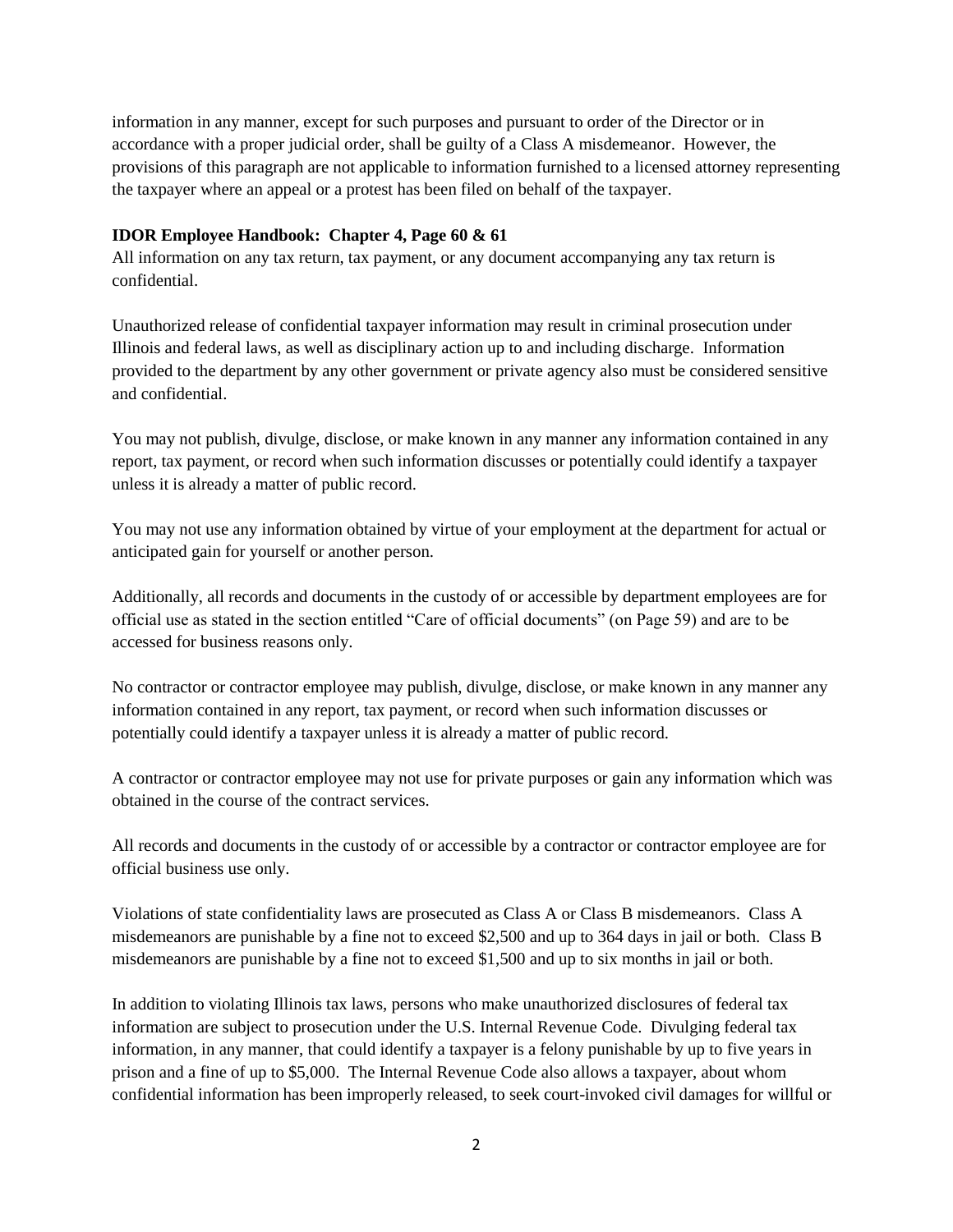negligent disclosure of information. The taxpayer has up to two years from the time the unauthorized disclosure is discovered to file suit.

The court may award the taxpayer the amount in actual damages incurred because of the disclosure (for example, income lost) as well as punitive damages in the case of willful disclosure or a disclosure which is the result of gross negligence, but in no case shall the plaintiff receive less than \$1,000 for each disclosure plus the costs of the action.

# **Security**

The Financial Institution shall be subject to identical security confidentiality provisions as the IDOR employees, as established by IDOR in accordance with State Law.

Before securing employment with IDOR, all applicants may be requested to complete an employee security check authorization form which entitles IDOR to check the applicant's taxpaying history. Applicant's tax filing status must be current to secure employment. The Financial Institution must allow IDOR to complete a security check on any/all Financial Institution employees which will have access to taxpayer returns or tax payments, coupons, records, etc.

If a Financial Institution employee is found not to have a current filing status, the contractor must ensure that the contractor employee will not have access to IDOR taxpayer returns. For the Financial Institution's employee to obtain access to IDOR taxpayer returns his/her filing status must be made current and the employee security check authorization form cleared through IDOR Internal Affairs office.

# **Inspection**

The IDOR shall have the right to send its officers and employees into the facilities of the financial institution for inspection of the facilities and operations provided for the performance of any work under the contract including the right to audit books and records and supporting documents.

# **Specific Requirements**

# I. Medical Cannabis Tax Types

Financial Institution must be able to accept cash payments directly from the taxpayer/business for the following tax types:

| Form          | Type of Payment                       | Due Date            | Payee        |
|---------------|---------------------------------------|---------------------|--------------|
| Form MC-1-V   | Payment Voucher for Medical Cannabis  | $20th$ of the month | Cultivators  |
|               | <b>Cultivation Privilege Tax</b>      |                     |              |
| Form MC-1-X-V | Payment Voucher for Amended Medical   | Varied              | Cultivators  |
|               | Cannabis Cultivation Privilege Tax    |                     |              |
| Form ST-1-V   | Web Voucher for Sales and Use Tax     | $20th$ of the month | Dispensaries |
|               | Payment                               |                     |              |
| Form ST-1X-V  | Web Voucher for Amended Sales and Use | Varied              | Dispensaries |
|               | Tax Payment                           |                     |              |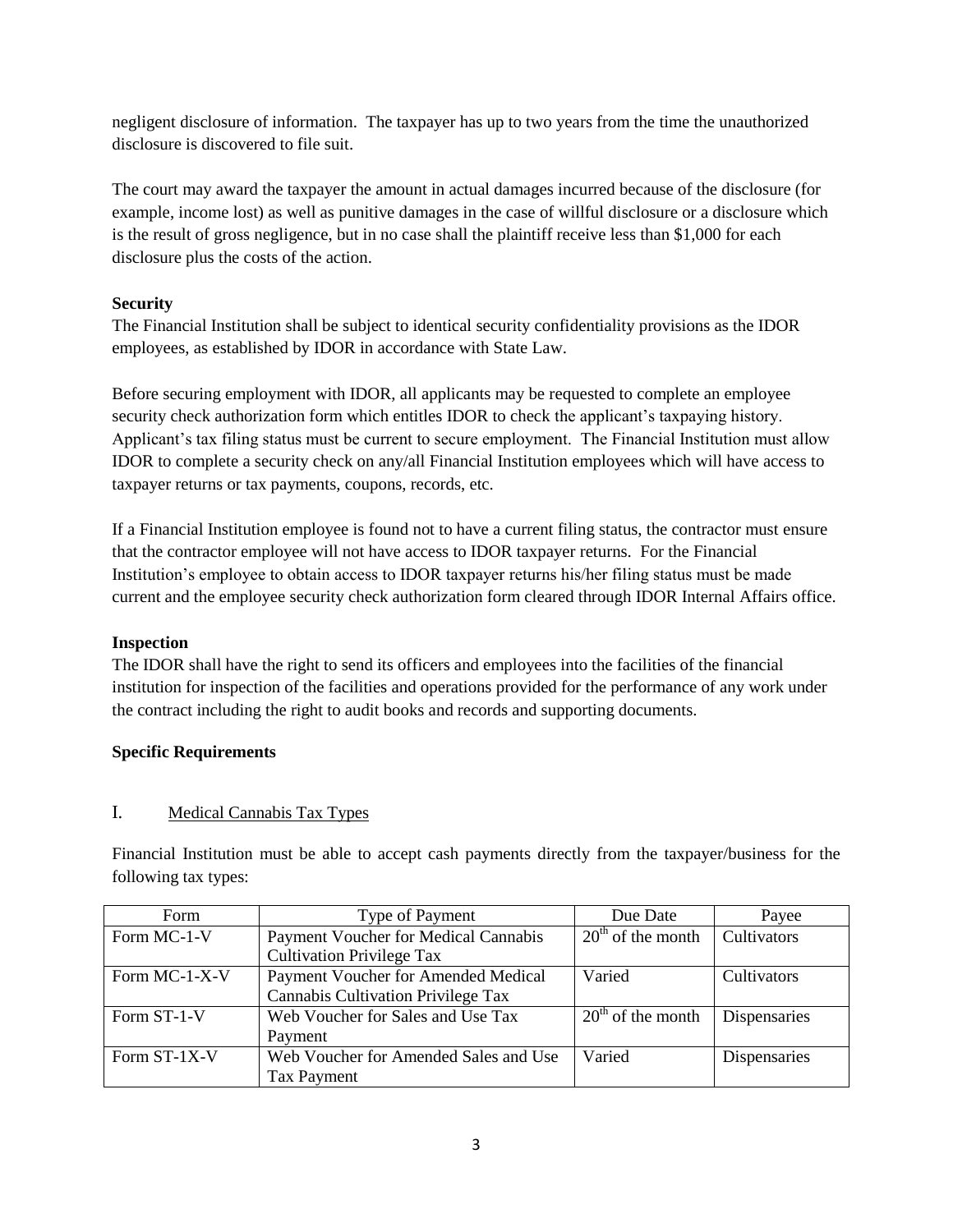The following are additional tax payments/coupons that may be received:

| Form            | Type of Payment                                      | Due Date $(s)$                                                                                                                                                                          | Payee           |  |
|-----------------|------------------------------------------------------|-----------------------------------------------------------------------------------------------------------------------------------------------------------------------------------------|-----------------|--|
| Form IL-501     | Withholding Income Tax                               | Weekly, Semi-Weekly or Monthly                                                                                                                                                          |                 |  |
|                 | Payment Coupon                                       |                                                                                                                                                                                         |                 |  |
| Form IL-1120-ES | Estimated Income and                                 | 15th day of the 4th, 6th, 9th, and 12th months of                                                                                                                                       |                 |  |
|                 | Replacement Tax Payment for                          | the taxpayer's tax year                                                                                                                                                                 |                 |  |
|                 | Corporations                                         |                                                                                                                                                                                         |                 |  |
| Form IL-1120-V  | Payment Voucher for Corporation                      | Same as the federal filing due date for the<br>taxpayer. In general, Form IL-1120-V Payment<br>is due on or before the 15th day of the 3rd<br>month following the close of the tax year |                 |  |
|                 | Income and Replacement Tax                           |                                                                                                                                                                                         |                 |  |
|                 |                                                      |                                                                                                                                                                                         |                 |  |
|                 |                                                      |                                                                                                                                                                                         |                 |  |
| Form IL-505-B   | <b>Automatic Extension Payment</b>                   | Normally March 15 however, please see the<br>following (all dates refer to the month following<br>the close of the taxable year):                                                       |                 |  |
|                 |                                                      |                                                                                                                                                                                         |                 |  |
|                 |                                                      |                                                                                                                                                                                         |                 |  |
|                 |                                                      | 15th day of the<br>· Corporations, subchapter                                                                                                                                           |                 |  |
|                 |                                                      | S corporations                                                                                                                                                                          | 3rd month       |  |
|                 |                                                      | · Partnerships, fiduciaries,                                                                                                                                                            | 15th day of the |  |
|                 |                                                      | composites, exempt                                                                                                                                                                      | 4th month       |  |
|                 |                                                      | organizations (employee                                                                                                                                                                 |                 |  |
|                 |                                                      | trusts only)                                                                                                                                                                            |                 |  |
|                 |                                                      | · Exempt organizations                                                                                                                                                                  | 15th day of the |  |
|                 |                                                      | (all others)                                                                                                                                                                            | 5th month       |  |
|                 |                                                      |                                                                                                                                                                                         |                 |  |
|                 |                                                      | 15th day of the<br>· Cooperatives<br>9th month<br>If you file federal Form 1120, U.S. Corporation<br>Income Tax Return, and the original due date is                                    |                 |  |
|                 |                                                      |                                                                                                                                                                                         |                 |  |
|                 |                                                      |                                                                                                                                                                                         |                 |  |
|                 |                                                      | later than the 15th day of the 3rd month, your                                                                                                                                          |                 |  |
|                 |                                                      | Form IL-1120 and your payment will be due at                                                                                                                                            |                 |  |
|                 |                                                      | the same time as your federal Form 1120.                                                                                                                                                |                 |  |
| Form IL-1065-V  | Payment Voucher for Partnership                      | The same as the taxpayer's federal filing due<br>date. In general, Form IL-1065 is due on or<br>before the 15th day of the 4th month following                                          |                 |  |
|                 | Replacement Tax                                      |                                                                                                                                                                                         |                 |  |
|                 |                                                      |                                                                                                                                                                                         |                 |  |
|                 |                                                      | the close of the tax year.                                                                                                                                                              |                 |  |
| Form IL-1120-   | Payment Voucher for Small                            | The same as the taxpayer's federal filing due<br>date. In general, Form IL-1120-ST is due on or<br>before the 15th day of the 3rd month following                                       |                 |  |
| ST-V            | <b>Business Corporation</b><br>Replacement Tax       |                                                                                                                                                                                         |                 |  |
|                 |                                                      |                                                                                                                                                                                         |                 |  |
| Form IL-1041-V  | Payment Voucher for Fiduciary                        | the close of the tax year<br>The Illinois filing due date is the same as the                                                                                                            |                 |  |
|                 | Income and Replacement Tax                           | federal filing due date. In general, Form IL-1041                                                                                                                                       |                 |  |
|                 |                                                      | is due on or before the 15th day of the 4th                                                                                                                                             |                 |  |
|                 |                                                      | month following the close of the tax year                                                                                                                                               |                 |  |
| Form IL-516-I   | Pass-through Prepayment                              | 15th day of the 4th month                                                                                                                                                               |                 |  |
|                 | Voucher for Withholding from                         | 15th day of the 6th month                                                                                                                                                               |                 |  |
|                 | <b>Individuals and Estates</b>                       | 15th day of the 9th month                                                                                                                                                               |                 |  |
|                 |                                                      | 15th day of the 1st month of the following year                                                                                                                                         |                 |  |
| Form IL-516-B   | 15th day of the 4th month<br>Pass-through Prepayment |                                                                                                                                                                                         |                 |  |
|                 | Voucher for Withholding from                         | 15th day of the 6th month                                                                                                                                                               |                 |  |
|                 | Corporations, Partnerships, and                      | 15th day of the 9th month                                                                                                                                                               |                 |  |
|                 |                                                      |                                                                                                                                                                                         |                 |  |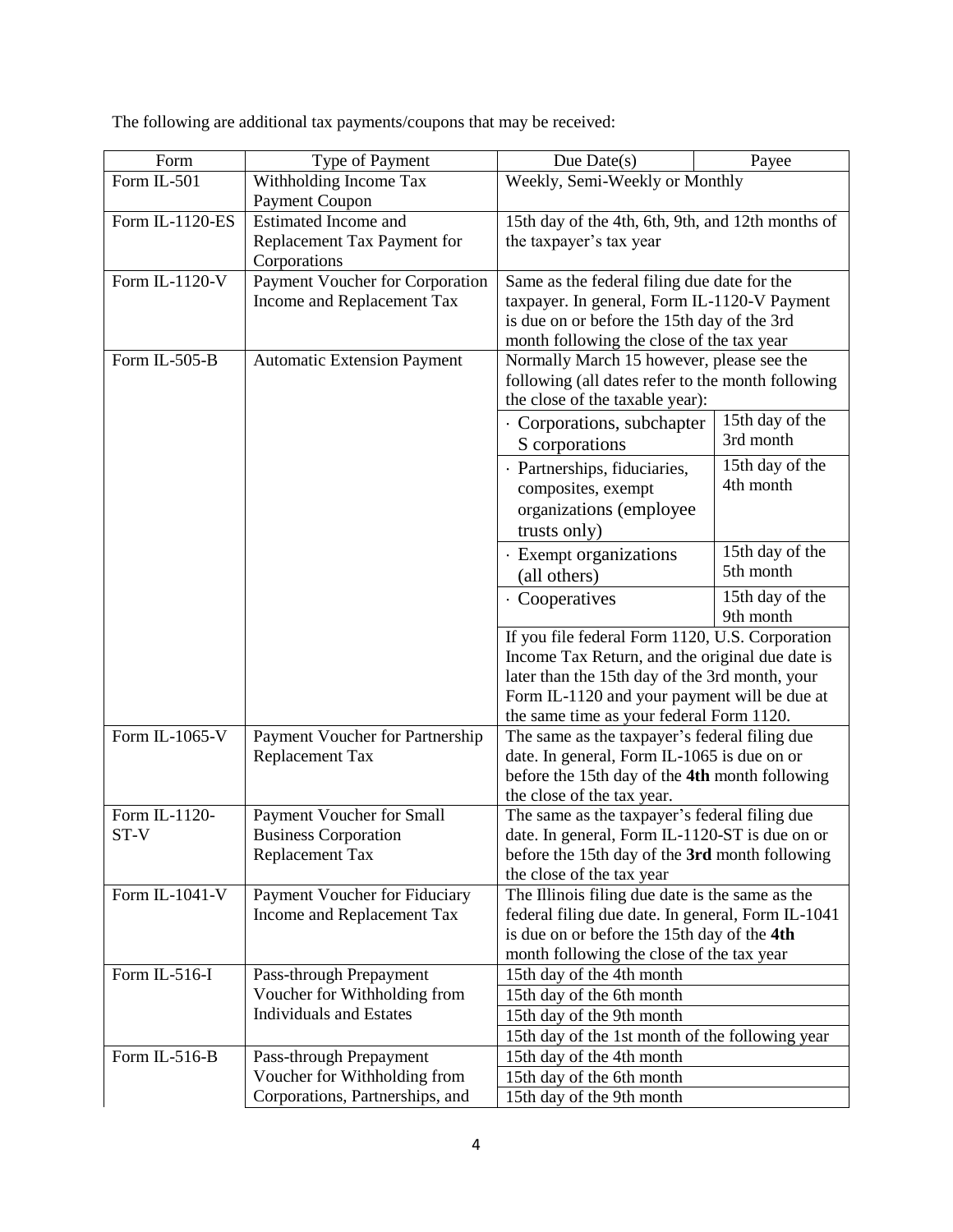| Form            | Type of Payment                     | Due Date $(s)$                                  | Payee |
|-----------------|-------------------------------------|-------------------------------------------------|-------|
|                 | <b>Trusts</b>                       | 15th day of the 1st month of the following year |       |
| Form IL-1040-ES | <b>Estimated Income Tax Payment</b> | April 15, June 15, September 15, January 15     |       |
|                 | Voucher                             |                                                 |       |
| Form IL-505-I   | Individual Income Tax Extension     | April 15                                        |       |
|                 | Payment Voucher                     |                                                 |       |

Please see H-1 for a sample copy of the forms.

#### II. Processing

A. Respondent(s) must be able to accept cash tax payments from the taxpayer/business at their designated facilities. Please list your facility location or locations in the State of Illinois that will accept cash tax payments.

B. Respondent(s) must provide receipt, including the date and time stamp of the deposit, as well as verifying the total amount of the cash payment by taxpayer.

C. Respondent(s) must provide credit to the Treasurer's account within 24 hours of the receipt of the cash payments.

D. Respondent will batch the paper coupon/vouchers based on IDOR's requirements and transmit/ship the paper coupon/vouchers to the IDOR daily.

# III. Batching and Transmission Requirements:

A. All coupons shall be scanned and sent in a secured transmission. All coupons must also be bundled and sent to the department within 24 hours of the cash deposit via approved courier or express mail service.

B. Secure transmission will be used to exchange reports and payment coupons. All attachments should be zipped into a single zip archive using Advanced Encryption Standard (AES) level encryption. WinZip 9.0 or newer can be used. Other tools may be used if all parties agree to use them.

# IV. Reporting

The selected Respondent will create, at a minimum, the following required IDOR deposit management reports to accompany the transmission:

A. Cash Deposit Daily Summary Report that details total document count and total cash amount by form type. This report must also reflect the total documents and dollars processed for a particular day. Daily Summary Report details document count, sub-total dollars, total dollars, and clearing account number by tax type. It must also provide sub-totals by form type (prepared and transmitted daily).

B. Cash Deposit Daily Taxpayer Activity Report that details tax type, received date, taxpayer name, taxpayer identification number, document count, cash remittance amount, and each amount by voucher/coupon type. This report must also list the total number of